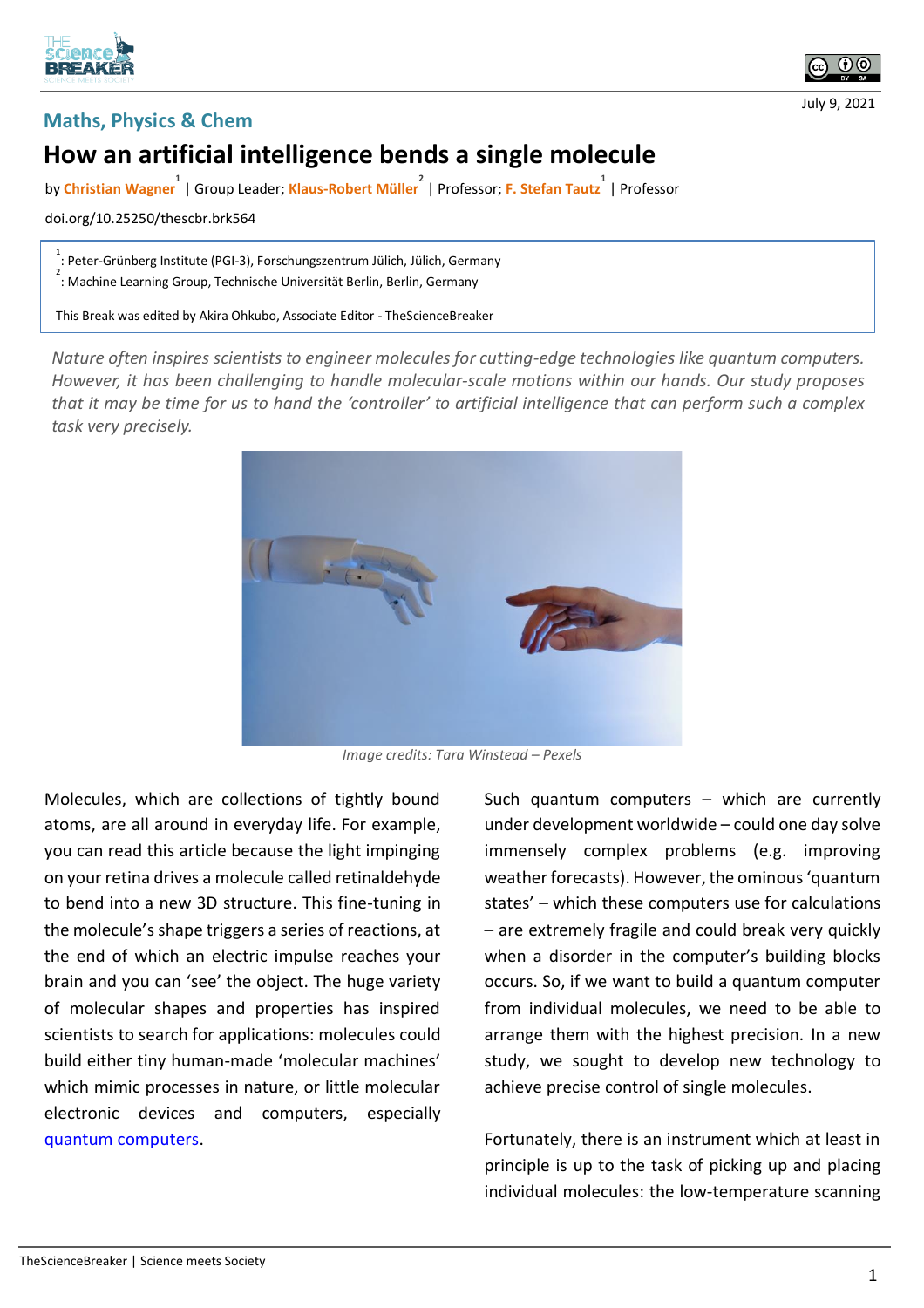



probe microscope. At its core, the microscope has a sharp metal needle that can move across an object's surface, scanning its architecture with extreme precision. This vaguely resembles a classical record player for vinyl records. This microscope creates images by scanning the surface, but the needle also can bind chemically to a single molecule on the surface, move it around and release it in the right position.

The central problem of arranging molecules with this microscope is lack of vision: the needle can simultaneously execute only either task – imaging or moving the molecule on the object's surface. In other words, we can't watch what is actually happening to the molecule while moving it. Bringing a molecule in the right position by controlling the needle within our hands is therefore nearly impossible. To address this challenge, we developed a new approach, where artificial intelligence becomes the 'director' that does not require vision or any other human intervention for controlling the needle.

To test this concept, we carried out the task of detaching individual [PTCDA molecules](https://en.wikipedia.org/wiki/Perylenetetracarboxylic_dianhydride) – known as organic dye molecules – from a closed layer. Since the molecules spontaneously order themselves in a checkerboard pattern when put on the surface, the hole created by the detachment of a molecule is aligned with the original 'grid' of the checkerboard pattern. Such an ordered molecular pattern could be useful in building a quantum computer. However, selectively detaching a single PTCDA molecule is hard since the molecules are tightly packed next to each other. Unless the needle is very precisely controlled, the bond between the needle and the prey molecule easily breaks during the manipulation.

Our artificial intelligence autonomously solves this problem of finding the right path in three dimensions using [reinforcement learning,](https://en.wikipedia.org/wiki/Reinforcement_learning) a type of machine learning. For reinforcement learning, every task is a game: an artificial intelligence performs actions and collects rewards – forming experiences – until the game is over. Based on this, it keeps trying to improve its strategy. After playing many, sometimes millions of rounds, the artificial intelligence may even outperform humans, say, in our beloved games like chess, Go or even curling.

As usual, our new artificial intelligence started with a blank experience memory by moving the microscope needle erratically back and forth and eventually 'failing' (breaking the bond to the molecule). This is the moment when the artificial intelligence receives a negative reward and starts all over again by approaching the needle back to the molecule to reestablish the bond. Our biggest challenge has been the low learning rate in the face of sparse feedback of 'success' or 'failure' – the minimal yes-or-no feedback that doesn't cover any possibly important details like how the prey molecule actually behaved during the task.

To overcome this problem, we instructed our artificial intelligence to develop a simple virtual model of its environment and gather additional experience by performing its own virtual removal experiments therein. This strategy is beneficial as such a virtual task takes place much faster than an actual task, which allows the artificial intelligence to train itself quickly, while the amount the artificial intelligence can learn through one task is not as high as an actual task. With the dual training strategy in reality and in the virtual model, our artificial intelligence quickly learned and succeeded in detaching a single molecule from the layer only after 10 - 20 attempts.

In summary, we showed that artificial intelligence could train itself quickly to perform tasks at the molecular-scale and with high accuracy. This innovation will help us to fabricate complex yet